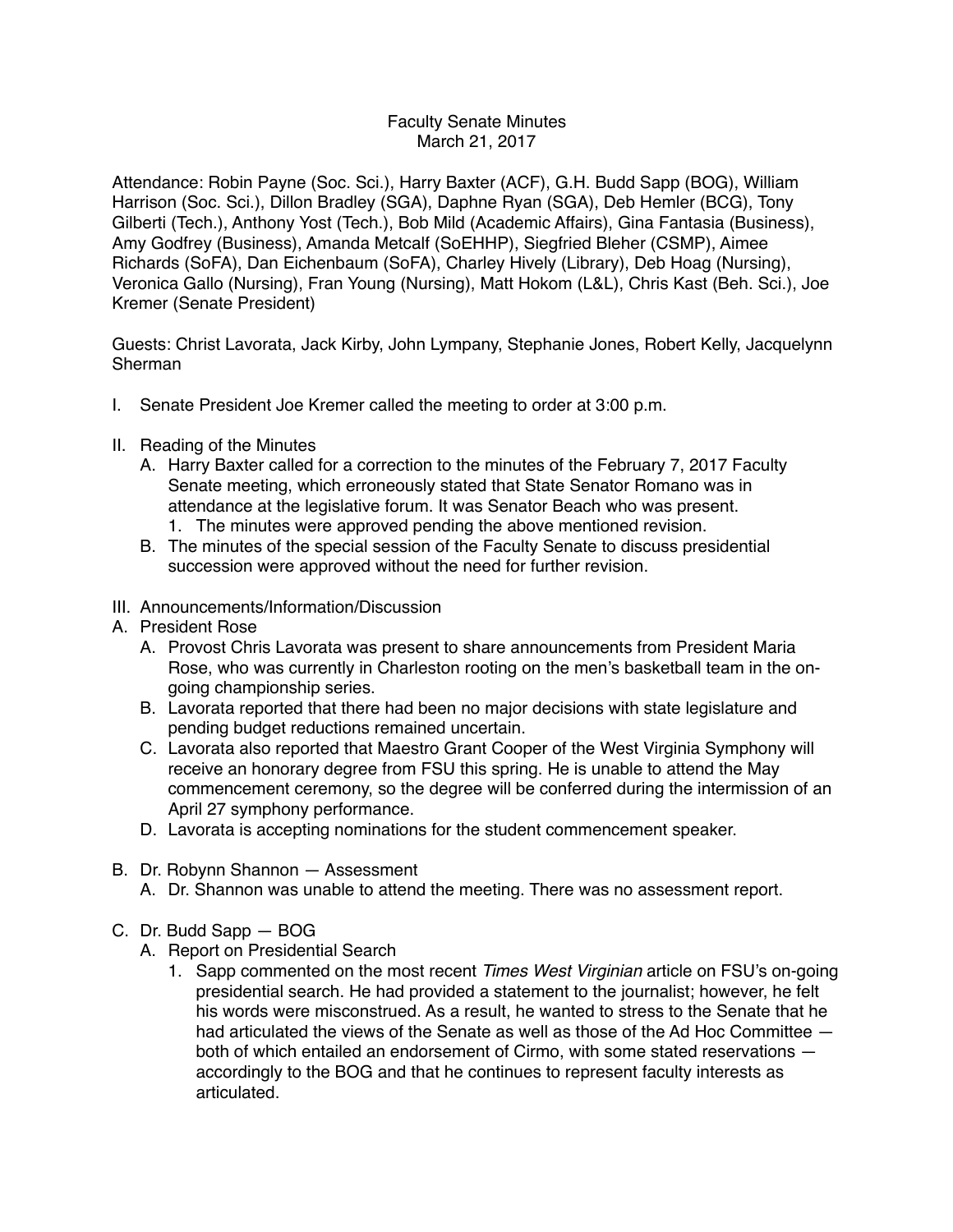- 2. Per Sapp's report, the BOG has decided to extend the search, widen the pool of applicants, and to give Chairperson Dixie Yann the authority to hire a search firm to assist the BOG with the process. Sapp reported that he supported the motion to move in this direction and voted in favor of it because he felt that it will enable faculty to achieve what they wanted in the first place — which was more involvement in the process. While it remains unclear how the process will unfold, he believes that it is possible that a new search committee, possibly with more faculty representation, will be convened. He also noted that the current candidates are still technically in the running; however, none of the existing candidates had enough support for a majority decision.
	- a. Bob Mild asked if this possibility was explicitly discussed. Sapp said that it was not; however, his take on the discussion was that such an outcome was a strong possibility.
	- b. In response to further faculty questions, Sapp reported that the BOG was given all data from the Ad Hoc Committee's survey and that he believes they did take into consideration both the endorsement from the Ad Hoc Committee as well as the Faculty Senate. That said, as he had stressed earlier, none of the candidates had majority support on the search committee, which resulted in the decision to extend the search.
- D. Dr. Harry Baxter ACF
	- A. March 15 was Higher Education Day in the state legislature. Baxter, as well as other representatives from the university, met with Senators Mann and Karnes, who are the chair and vice chair, respectively, of the Education Committee, as well as Senator Hall, the chair of the Finance Committee. Nothing has yet been determined regarding the budget; however, it is possible that community colleges and regional institutions will receive a 2% budget cut with WVU and Marshall receiving 5% cuts.
		- 1. Based on other discussions Baxter has had with state legislators as well as past patterns — he believes it is likely that any budget decisions will be deferred to a special session. Significant tensions remain between "tea party" Republicans, "regular" Republicans, and Democrats and it seems likely that it will be difficult for them to arrive at any consensus. For instance, many of the legislators that he has met with express widely divergent views on tax increases as well as further budget cuts to higher education.
	- B. Baxter and Galen Hanson also met with Senate President Mitch Carmichael regarding FSU's budget and were told that the institution could receive anywhere from a 5-10% cut. They also asked about the on-going rumors that WVU will take over the regional institutions. According to Carmichael, this will not happen.
	- C. Baxter argued that it remains very important for legislators to hear as much as possible about the economic impact of the institution. For instance, he cited a report put together by Faculty Senator Amy Godfrey indicating that FSU contributes \$82.6 million to the WV economy and that Pierpont contributes an additional \$33 million.
- E. SGA Daphne Ryan and Dillon Bradley
	- A. SGA recently held elections, resulting in the election of new Faculty Senate representatives. This is the last meeting for Ryan and Bradley; however, they will be in attendance at the next meeting to introduce the new representatives.
- IV. Unfinished Business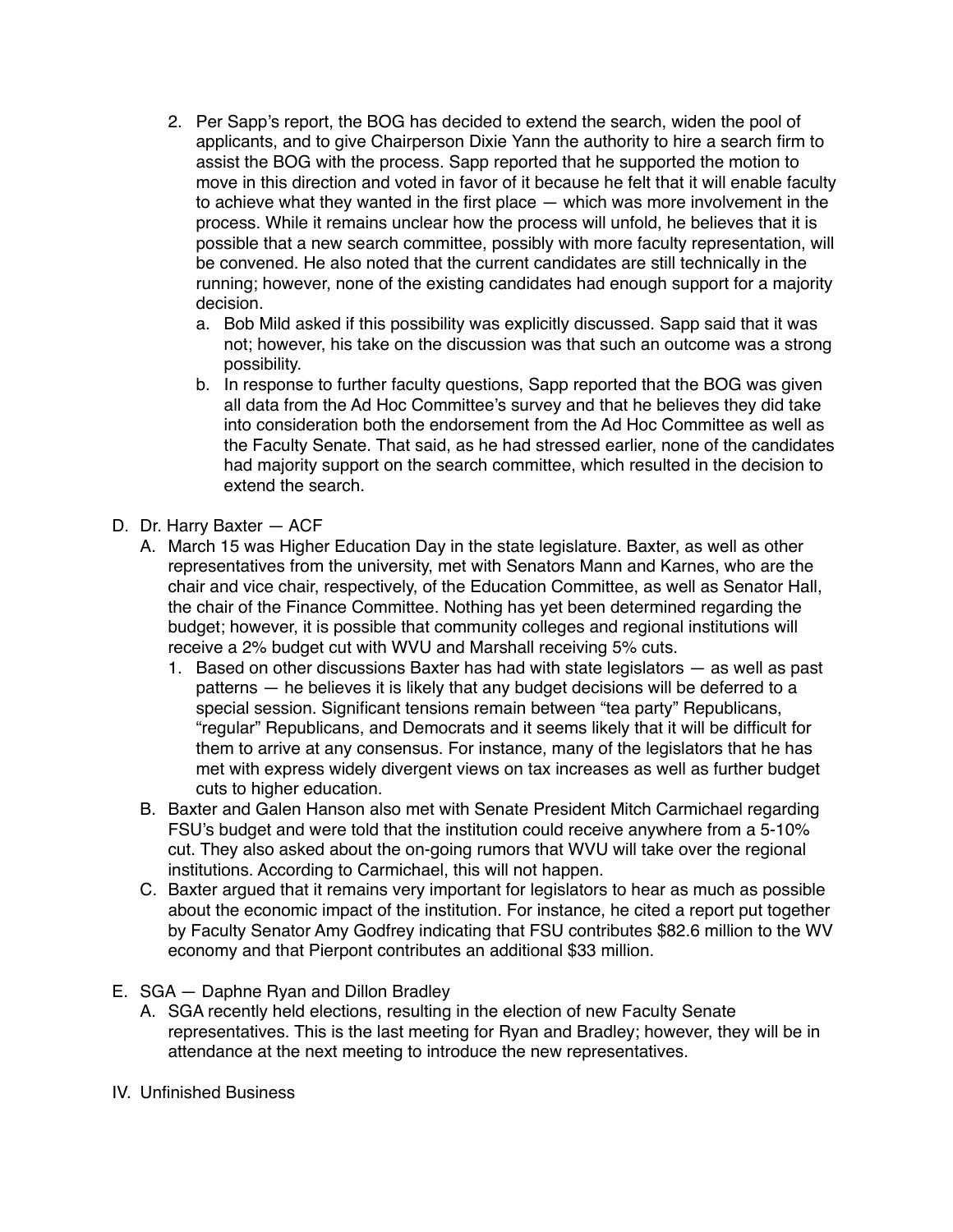- A. Discussion of Library Concerns/Resolutions
	- 1. John Lympany announced that Sharon Mazure has been appointed as Interim Director of the Library. A campus-wide announcement will be made shortly.
	- 2. Regarding the tabled resolutions, Matt Hokom reported that the Department of Language and Literature had heard nothing further from Robert Baker on behalf of the Library Committee. Furthermore, the resolution regarding the naming of the library Help Desk in honor of Thelma Hutchins had been deferred to the BOG.
		- a. Sapp had circulated information regarding the BOG policy on naming, which makes it clear that the naming of buildings and other entities on campus is decisively linked to financial contributions. Naming, however, is different than commemoration with a plaque. Provost Lavorata confirmed that this was indeed the case and that there are commemorative plaques on campus elsewhere acknowledging the service of certain employees. Lympany noted that he believed there would be significant support for a plaque commemorating Hutchins and that as CIO he would be willing to provide funding for it. Lavorata offered to double-check that there would not be the need for approval from the Fairmont Foundation or the BOG in order to move forward.
		- b. In light of this discussion, the resolution to rename the Help Desk was revised to request the placement of a plaque in Thelma Hutchins's honor, with the Library Committee helping to determine the specific wording of said plaque.
- B. Support of International and Other At-Risk Students
	- 1. Donna Long, who was absent due to illness, had provided rough draft of a resolution, which was tabled until the next meeting.
- V. New Business
- A. Minor Business
	- 1. Affirmation of Committee on Committees
		- a. The following individuals were asked to serve on the Committee on Committees: Veronica Gallo (Chair), Amy Godfrey, Deb Hemler, Matt Hokom, and Aimee Richards
		- b. The Senate voted to affirm the committee members.
- B. Major Business
	- 1. Curriculum Proposal #16-17-11 -- Professional Writing Minor
		- a. Matt Hokom was present to address questions on the proposal.
		- b. The proposal passed first reading with no discussion.
	- 2. Curriculum Proposal #16-17-12 REV #1 -- Math Course Updates
		- a. Stephanie Jones was present to field questions on the proposal.
		- b. During discussion, Jones was asked why so many course numbers were being changed in the math curriculum. She explained that it primarily had to do with ensuring that the course numbering matched the level of the course and to facilitate the addition of more courses within the existing numbering framework.
		- c. The proposal passed first reading.
	- 3. Curriculum Proposal #16-17-13 -- Computer Science Updates
		- a. No one was present to speak on behalf of the proposal.
		- b. The proposal passed first reading with no discussion.
	- 4. Curriculum Proposal #16-17-14 -- Ocean Issues & Society